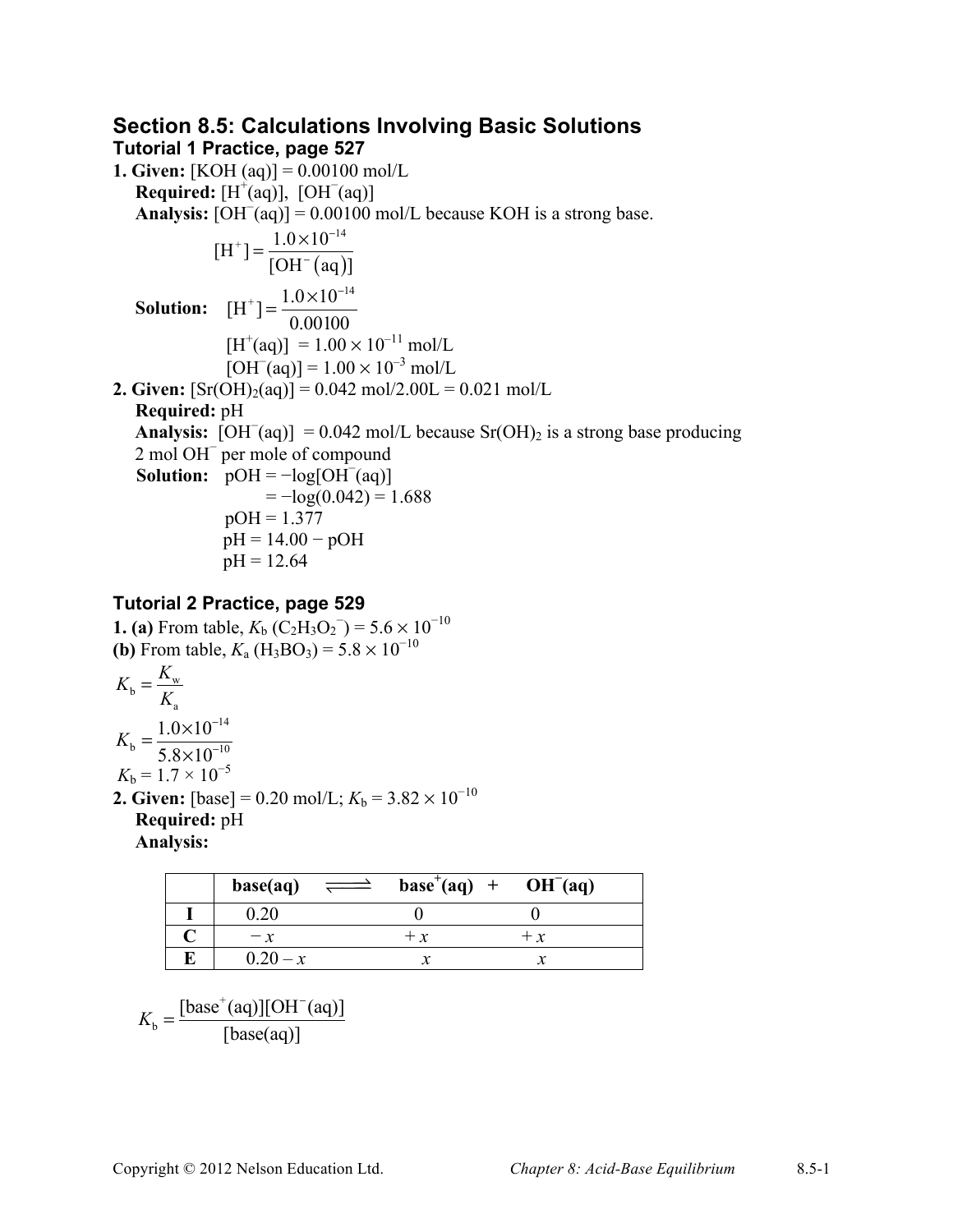Solution: 
$$
3.82 \times 10^{-10} = \frac{(x)(x)}{(0.20 - x)}
$$
  
\n $3.82 \times 10^{-10} \approx \frac{(x)(x)}{0.20}$   
\n $x^2 \approx 7.64 \times 10^{-9}$   
\n $x = [OH^-(aq)]$   
\n $pOH = -log(8.74 \times 10^{-5}) \approx 8.74 \times 10^{-5} \text{ mol/L}$   
\n $pOH = 4.06$   
\n $pH = 14.00 - 4.06$   
\n $pH = 8.94$   
\n3. Given: [N<sub>2</sub>H<sub>4</sub>] = 4.5 mol/L; K<sub>b</sub> = 1.7 × 10<sup>-6</sup>  
\nRequired: pH

**Analysis:**

|  | $N_2H_4(aq) + H_2O(l) \implies N_2H_5^+(aq) + OH^-(aq)$ |       |  |
|--|---------------------------------------------------------|-------|--|
|  |                                                         |       |  |
|  |                                                         | $+ x$ |  |
|  |                                                         |       |  |

$$
K_{b} = \frac{[N_{2}H_{5}^{+}(aq)][OH^{-}(aq)]}{[N_{2}H_{4}(aq)]}
$$
  
\nSolution: 1.7 × 10<sup>-6</sup> =  $\frac{(x)(x)}{(4.5-x)}$   
\n1.7 × 10<sup>-6</sup> =  $\frac{(x)(x)}{4.5}$   
\n $x^{2} \approx 7.65 \times 10^{-6}$   
\n $x = [OH^{-}(aq)]$   
\n $\approx 2.77 \times 10^{-3}$  mol/L  
\n $pOH = -log(2.77 \times 10^{-3})$   
\n $pOH = 2.56$   
\n $pH = 14.00 - 2.56$   
\n $pH = 11.44$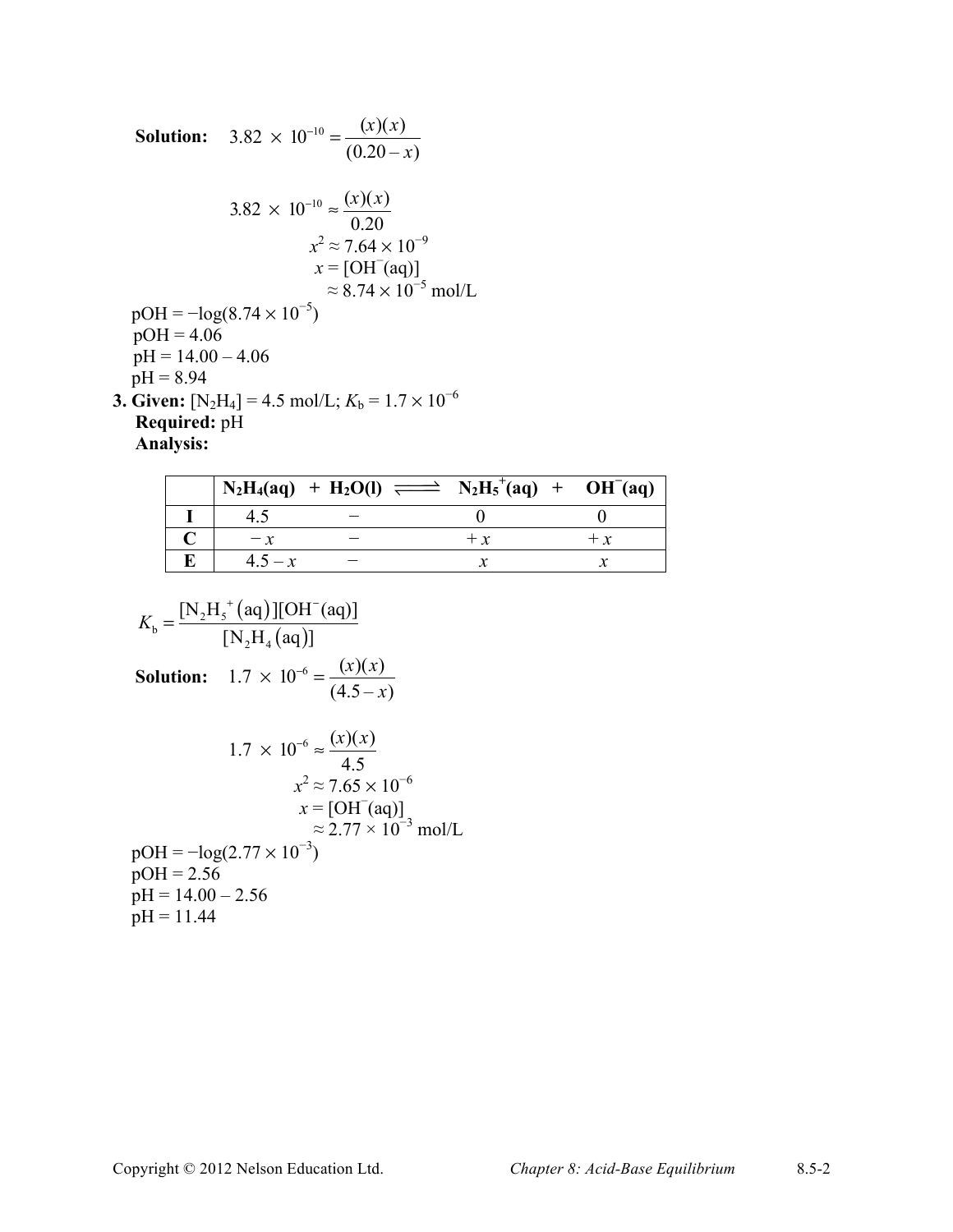## **Section 8.5 Questions, page 530**

```
1. (a) Given: [NaOH (aq)] = 0.00300 mol/L
      Required: pH
       Analysis: [OH^-(aq)] = 0.00300 mol/L because KOH is a strong base.
       Solution: pOH = -log[OH](aq)=-\log(0.00300) = 2.523pH = 14.000 - pOH= 14.000 - 2.523pH = 11.477(b) Given: [Ba(OH)<sub>2</sub>(aq)] = 0.0020 mol/L
    Required: pH
    Analysis: [OH^-(aq)] = 0.0040 mol/L because Ba(OH)_2 is a strong base producing
    2 mol OH<sup>−</sup> per mole of compound
Solution: pOH = -log[OH](aq)=-\log(0.0040) = 2.40pOH = 2.40pH = 14.00 − pOH
     pH = 11.60(c) Given: [CH_3NH_2(aq)] = 0.010 \text{ mol/L}; K_b = 9.6 \times 10^{-4}Required: pH
    Analysis:
```

| CH <sub>3</sub> NH <sub>2</sub> (aq) | $\rightleftharpoons$ CH <sub>3</sub> NH <sub>3</sub> <sup>+</sup> (aq) + OH <sup>-</sup> (aq) |    |
|--------------------------------------|-----------------------------------------------------------------------------------------------|----|
| 0.010                                |                                                                                               |    |
|                                      | $+ x$                                                                                         | +χ |
| $0.010 - x$                          |                                                                                               |    |

$$
K_{\text{b}} = \frac{[\text{CH}_{3}\text{NH}_{3}^{+}(aq)][\text{OH}^{-}(aq)]}{[\text{CH}_{3}\text{NH}_{2}(aq)]}
$$
  
\nSolution: 9.6 × 10<sup>-4</sup> =  $\frac{(x)(x)}{(0.010 - x)}$   
\n9.6 × 10<sup>-4</sup> ≈  $\frac{(x)(x)}{0.010}$   
\n $x^{2} \approx 9.6 \times 10^{-6}$   
\n $x = [\text{OH}^{-}(aq)]$   
\n $\approx 3.10 \times 10^{-3} \text{ mol/L}$   
\n $pOH = -\log(3.10 \times 10^{-3})$   
\n $pOH = 2.51$   
\n $pH = 14.00 - 2.51$   
\n $pH = 11.49$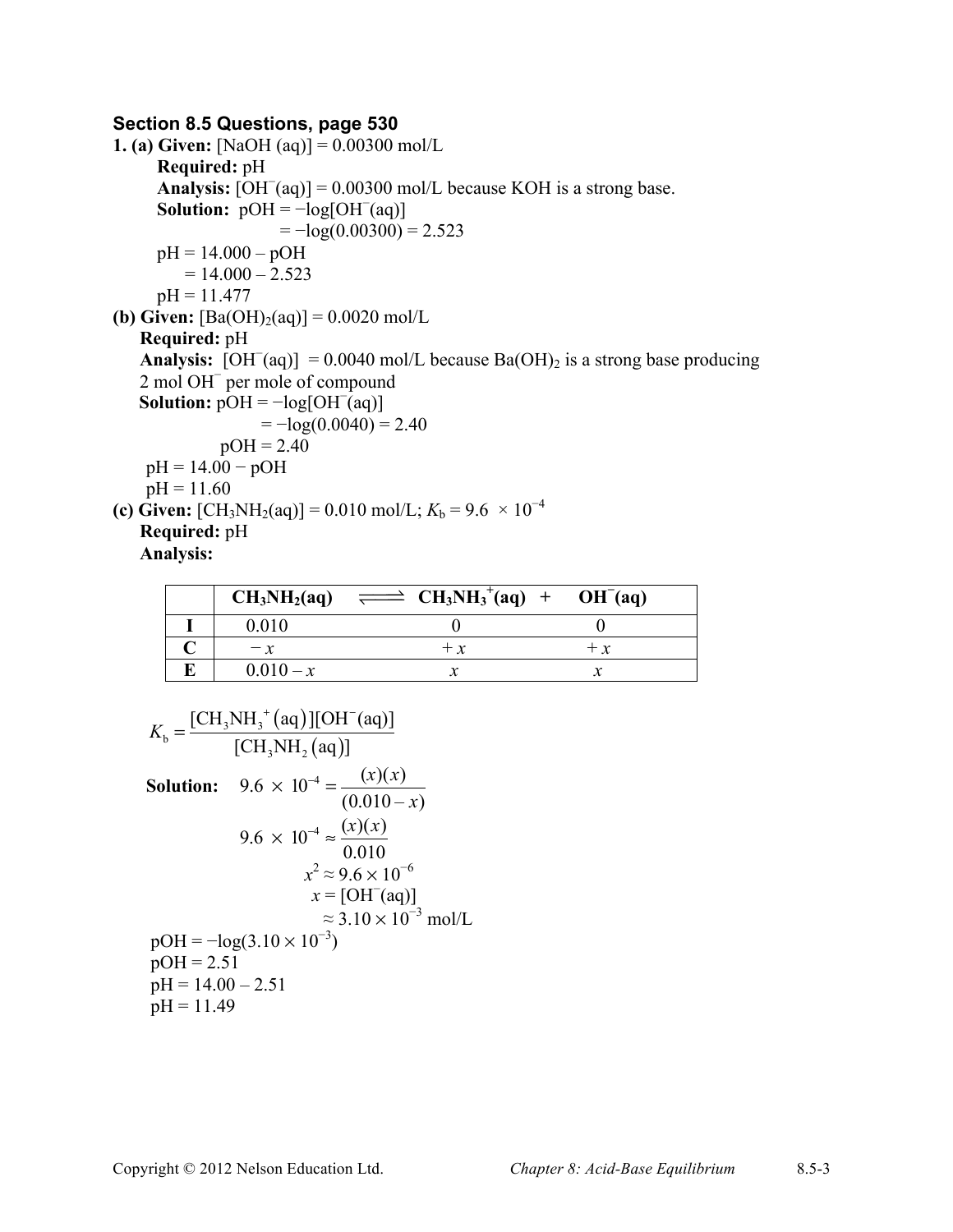**(d) Given:**  $[N_2H_4] = 0.0250 \text{ mol/L}$ ;  $K_b = 1.7 \times 10^{-6}$ **Required:** pH **Analysis:**

|              | $N_2H_4(aq) + H_2O(l) \implies N_2H_5^+(aq) + OH^-(aq)$ |      |       |
|--------------|---------------------------------------------------------|------|-------|
| 0.0250       |                                                         |      |       |
|              |                                                         | $+x$ | $+ x$ |
| $0.0250 - x$ |                                                         |      |       |

$$
K_{b} = \frac{[N_{2}H_{5}^{+}(aq)][OH^{-}(aq)]}{[N_{2}H_{4}(aq)]}
$$
  
\nSolution: 1.7 × 10<sup>-6</sup> =  $\frac{(x)(x)}{(0.0250 - x)}$   
\n1.7 × 10<sup>-6</sup> =  $\frac{(x)(x)}{0.0250}$   
\n $x^{2} \approx 4.25 \times 10^{-8}$   
\n $x = [OH^{-}(aq)]$   
\n $\approx 2.06 \times 10^{-4}$  mol/L  
\npOH = -log(2.06 × 10<sup>-4</sup>)  
\npOH = 3.69  
\n $pH = 14.00 - 3.69$   
\n $pH = 10.31$   
\n2. (a) From table,  $K_{a}$  (H<sub>2</sub>S) = 1.1 × 10<sup>-7</sup>  
\n $K_{b} = \frac{K_{w}}{K_{a}}$   
\n $K_{b} = \frac{1.0 \times 10^{-14}}{K_{a}}$   
\n $K_{b} = 9.1 \times 10^{-8}$   
\n(b)  $K_{a} = 7.2 \times 10^{-4}$   
\n $K_{b} = \frac{K_{w}}{K_{a}}$   
\n $K_{b} = \frac{1.0 \times 10^{-14}}{K_{a}}$   
\n $K_{b} = 1.4 \times 10^{-11}$   
\n(c) From table,  $K_{a}$  (HCN) = 6.2 × 10<sup>-10</sup>  
\n $K_{b} = \frac{K_{w}}{K_{a}}$   
\n $K_{b} = \frac{1.0 \times 10^{-14}}{K_{a}}$   
\n $K_{b} = \frac{1.0 \times 10^{-10}}{K_{a}}$   
\n $K_{b} = 1.6 \times 10^{-5}$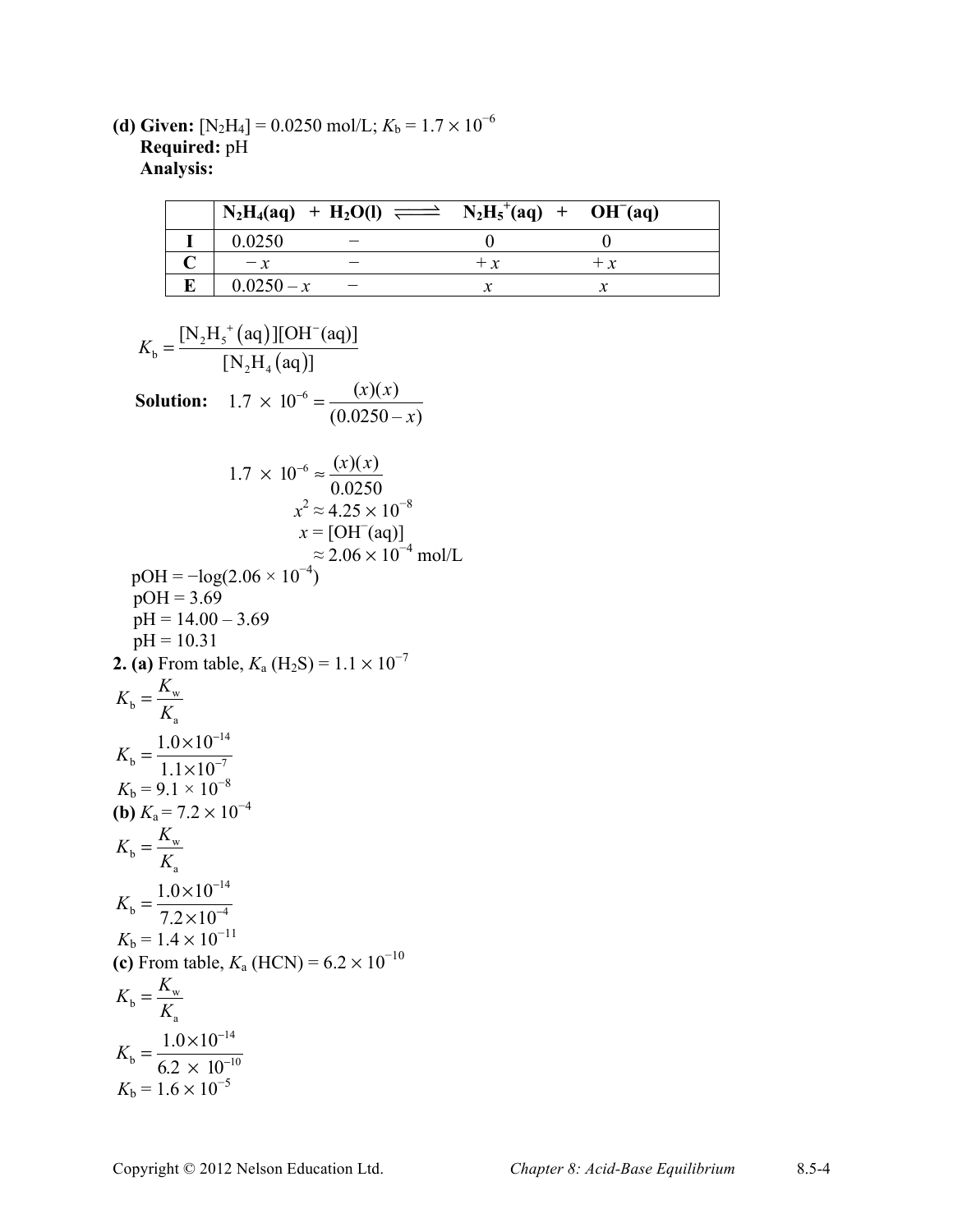(d) From table, 
$$
K_a
$$
 (HF) =  $6.6 \times 10^{-4}$   
\n
$$
K_b = \frac{K_w}{K_a}
$$
\n
$$
K_b = \frac{1.0 \times 10^{-14}}{6.6 \times 10^{-4}}
$$
\n
$$
K_b = 1.5 \times 10^{-11}
$$
\n3. (a) Given:  $[C_{17}H_{19}NO_3(aq)] = 0.01 \text{ mol/L}; K_b = 7.5 \times 10^{-7}$   
\nRequired: pH  
\nAnalysis:

|           | $C_{17}H_{19}NO_3(aq) + H_2O(l) \implies C_{17}H_{20}NO_3^+(aq) + OH^-(aq)$ |  |
|-----------|-----------------------------------------------------------------------------|--|
|           |                                                                             |  |
|           | + r                                                                         |  |
| $001 - x$ |                                                                             |  |

$$
K_{\rm b} = \frac{[C_{17}H_{20}NO_3^+(aq)][OH^-(aq)]}{[C_{17}H_{19}NO_3(aq)]}
$$
  
\nSolution:  $7.5 \times 10^{-7} = \frac{(x)(x)}{(0.01-x)}$   
\n $7.5 \times 10^{-7} \approx \frac{(x)(x)}{0.01}$   
\n $x^2 \approx 7.5 \times 10^{-9}$   
\n $x = [OH^-(aq)]$   
\n $\approx 8.7 \times 10^{-5}$  mol/L  
\n $pOH = -log(8.7 \times 10^{-5})$   
\n $pOH = 4.06$   
\n $pH = 14.00 - 4.06$   
\n $pH = 9.94$   
\n(b) Given:  $[C_{21}H_{22}N_2O_2(aq)] = 0.001$  mol/L;  $K_b = 1.0 \times 10^{-6}$   
\nRequired: pH

**Analysis:**

|             | $C_{21}H_{22}N_2O_2(aq) + H_2O(l) \implies C_{21}H_{23}N_2O_2^+(aq) + OH^-(aq)$ |  |
|-------------|---------------------------------------------------------------------------------|--|
| 0.001       |                                                                                 |  |
|             | $+ x$                                                                           |  |
| $0.001 - x$ |                                                                                 |  |

$$
K_{b} = \frac{[C_{21}H_{23}N_{2}O_{2}^{+}(aq)][OH^{-}(aq)]}{[C_{21}H_{22}N_{2}O_{2}(aq)]}
$$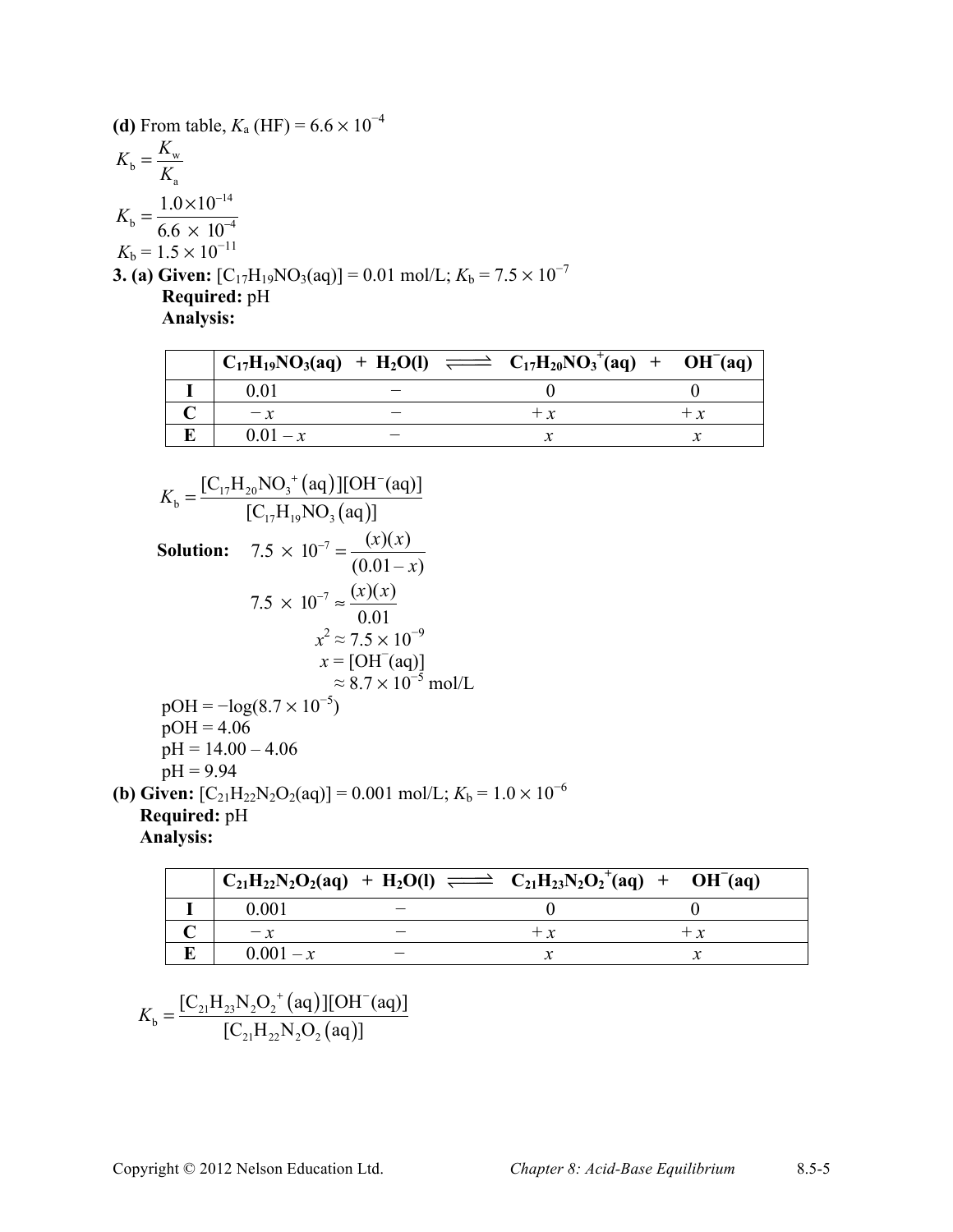Solution: 
$$
1.0 \times 10^{-6} = \frac{(x)(x)}{(0.001 - x)}
$$
  
\n $1.0 \times 10^{-6} \approx \frac{(x)(x)}{0.001}$   
\n $x^2 \approx 1.0 \times 10^{-9}$   
\n $x = [OH^-(aq)]$   
\n $\approx 3.2 \times 10^{-5}$  mol/L  
\n $pOH = -\log(3.2 \times 10^{-5})$   
\n $pOH = 4.50$   
\n $pH = 14.00 - 4.50$   
\n $pH = 9.50$   
\n4. (a) Given: ([C<sub>2</sub>H<sub>5</sub>)<sub>3</sub>N(aq)] = 0.20 mol/L; K<sub>b</sub> = 4.0 × 10<sup>-4</sup>  
\nRequired: [H<sup>+</sup>(aq)], [OH<sup>-</sup>(aq)], pH

**Analysis:**

|            | $(C_2H_5)_3N(aq) + H_2O(l) \implies (C_2H_5)_3NH^+(aq) + OH^-(aq)$ |       |
|------------|--------------------------------------------------------------------|-------|
| 0.20       |                                                                    |       |
| $-x$       | $+ x$                                                              | $+ x$ |
| $0.20 - x$ |                                                                    |       |

$$
K_{\text{b}} = \frac{[(C_2H_s)_3 \text{ NH}^+(\text{aq})][\text{OH}^-(\text{aq})]}{[(C_2H_s)_3 \text{ N}(\text{aq})]}
$$
  
\nSolution:  $4.0 \times 10^{-4} = \frac{(x)(x)}{(0.20 - x)}$   
\n $4.0 \times 10^{-4} \approx \frac{(x)(x)}{0.20}$   
\n $x^2 \approx 8.00 \times 10^{-5}$   
\n $x = [\text{OH}^-(\text{aq})]$   
\n $[H^+(\text{aq})][\text{OH}^-(\text{aq})] = 1.0 \times 10^{-14}$   
\n $[H^+(\text{aq})] = \frac{1.0 \times 10^{-14}}{8.94 \times 10^{-3}}$   
\n $[H^+(\text{aq})] = 1.12 \times 10^{-11} \text{ mol/L}$   
\n $\text{pH} = -\log(1.12 \times 10^{-11})$   
\n $= 11.95$   
\n**Statement:** [OH^-(\text{aq})] = 8.9 × 10<sup>-3</sup> mol/L; [H^+(\text{aq})] = 1.1 × 10<sup>-11</sup> mol/L;  
\n $\text{pH} = 11.95$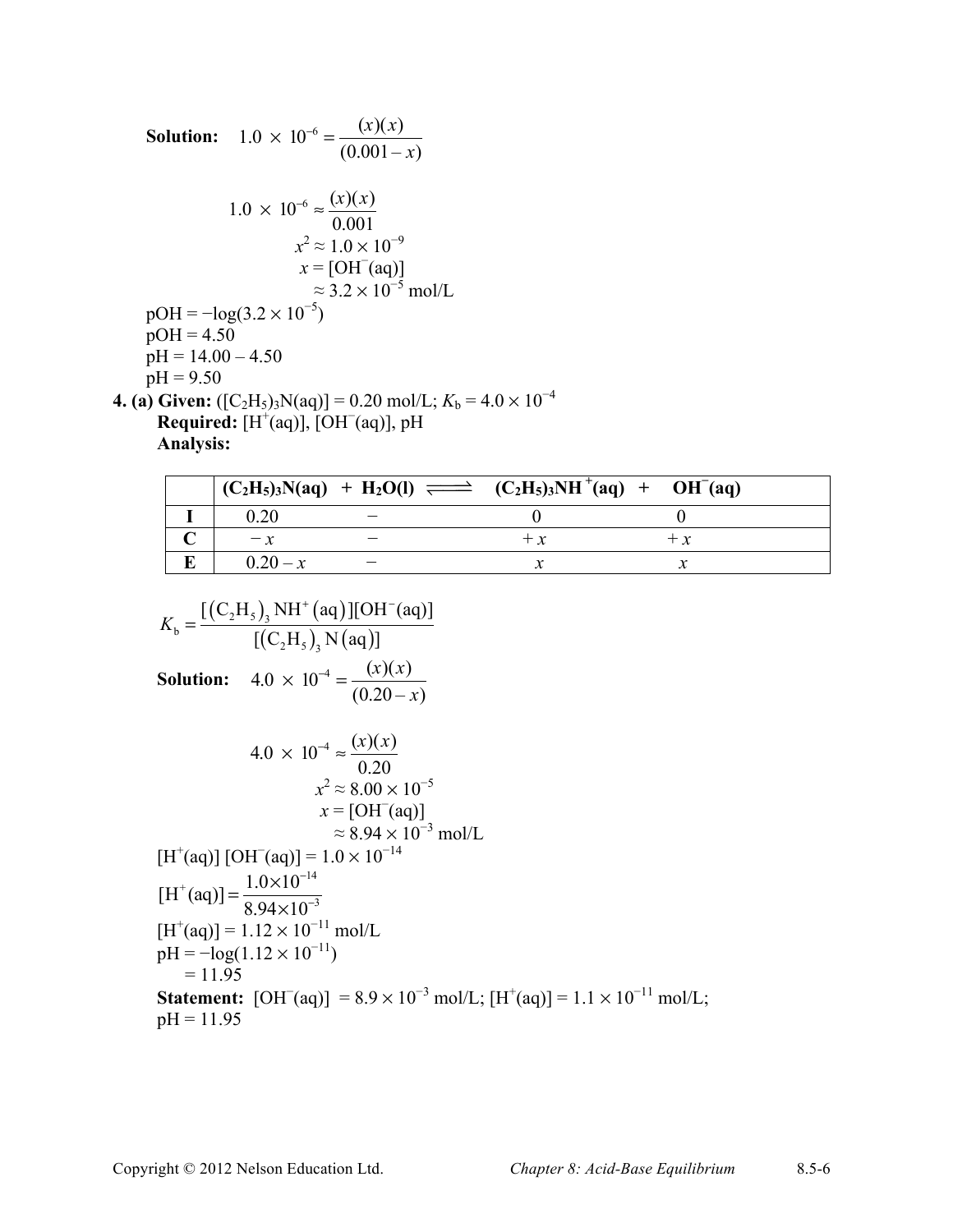**(b) Given:** [HONH<sub>2</sub>(aq)] = 0.20 mol/L;  $K_b = 1.1 \times 10^{-8}$ **Required:**  $[H^+(aq)]$ ,  $[OH^-(aq)]$ , pH **Analysis:**

|            | $HOMH_2(aq) \implies NH_2^+(aq) + OH^-(aq)$ |  |
|------------|---------------------------------------------|--|
|            |                                             |  |
|            |                                             |  |
| $0.20 - x$ |                                             |  |

$$
K_b = \frac{[NH_2^+(aq)][OH^-(aq)]}{[HONH_2(aq)]}
$$
  
\nSolution:  $1.1 \times 10^{-8} = \frac{(x)(x)}{(0.20 - x)}$   
\n $1.1 \times 10^{-8} \approx \frac{(x)(x)}{0.20}$   
\n $x^2 \approx 2.2 \times 10^{-9}$   
\n $x = [OH^-(aq)]$   
\n $1.1 \times 10^{-8} \approx 4.7 \times 10^{-5}$  mol/L  
\n $1.1 \times 10^{-5} \times 10^{-14}$   
\n $1.1 \times 10^{-5} \times 10^{-14}$   
\n $1.1 \times 10^{-5} \times 10^{-10}$   
\n $1.1 \times 10^{-5} \times 10^{-10}$   
\n $1.1 \times 10^{-5} \times 10^{-10}$   
\n $1.1 \times 10^{-5} \times 10^{-10}$   
\n $1.1 \times 10^{-5} \times 10^{-10}$   
\n $1.1 \times 10^{-5} \times 10^{-10}$   
\n $1.1 \times 10^{-5} \times 10^{-10}$   
\n $1.1 \times 10^{-5} \times 10^{-10}$   
\n $1.1 \times 10^{-5} \times 10^{-10}$   
\n $1.1 \times 10^{-5} \times 10^{-10}$   
\n $1.1 \times 10^{-5} \times 10^{-10}$   
\n $1.1 \times 10^{-10} \times 10^{-10}$   
\n $1.1 \times 10^{-10} \times 10^{-10}$   
\n $1.1 \times 10^{-10} \times 10^{-10}$   
\n $1.1 \times 10^{-10}$   
\n $1.1 \times 10^{-5} \times 10^{-10}$   
\n $1.1 \times 10^{-10}$   
\n $1.1 \times 10^{-10}$   
\n $1.1 \times 10^{-10}$   
\n $1.1 \times 10^{-10}$   
\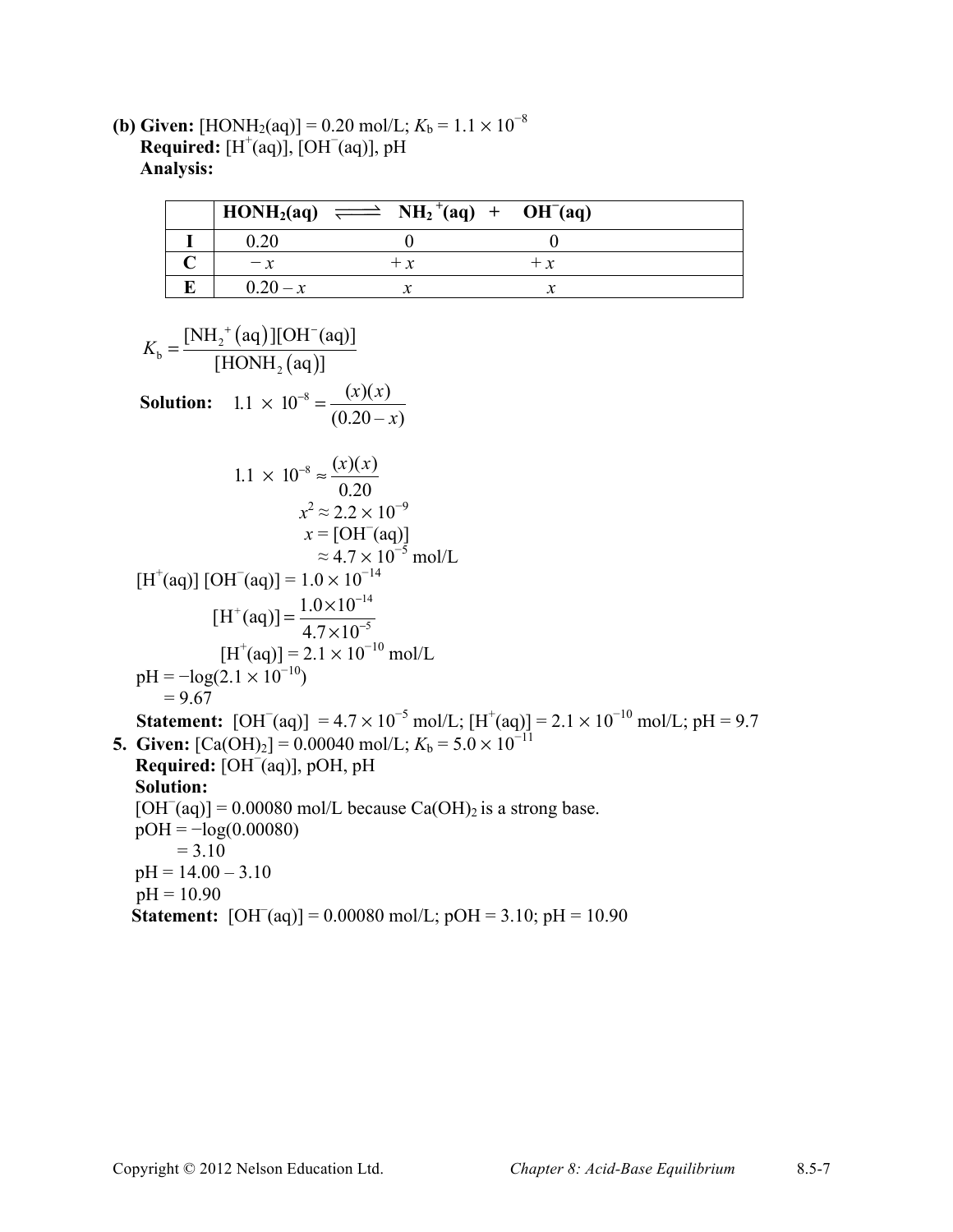**6. (a) Given:** [KOH] = 25 g/L **Required:** [OH<sup>−</sup> (aq)], pOH, pH **Solution:**  $\frac{25 \cancel{g}}{25 \times 1} \times \frac{1 \text{ mol}}{25 \times 1}$ L 56.0  $g$  $\times \frac{1 \text{ mol}}{56.0} = 0.45 \text{ mol/L}$  $[OH<sup>-</sup>(aq)] = 0.45$  mol/L because KOH is a strong base.  $pOH = -log(0.45)$  $= 0.35$  $pH = 14.00 - 0.35$  $pH = 13.65$ **Statement:** [OH<sup>-</sup>(aq)] = 0.45 mol/L; pOH = 0.35; pH = 13.65 **(b) Given:** [NaOH] = 150.0 g/L **Required:** [OH<sup>−</sup> (aq)], pOH, pH **Solution:**  $\frac{150.0 \cancel{g}}{2 \times 1000 \times 1000}$ L  $40.00 \text{ g}$  $\times \frac{1 \text{ mol}}{1000}$  = 3.75 mol/L  $[OH<sup>-</sup>(aq)] = 3.75$  mol/L because NaOH is a strong base.  $pOH = -log(3.75)$  $=-0.57$  $pH = 14.00 - (-0.57)$  $pH = 14.57$ **Statement:**  $[OH^-(aq)] = 3.75 \text{ mol/L}$ ;  $pOH = -0.57$ ;  $pH = 14.57$ **7. Given:**  $pH = 11.80$ ;  $K_b = 1.8 \times 10^{-5}$ **Required:**  $[NH_3(aq)]$ **Analysis:**  $NH_3(aq) + H_2O(l) \Rightarrow NH_4^+(aq) + OH^-(aq)$ **Solution:**   $pOH = 14.00 - 11.80 = 2.20$  $[OH^-(aq)] = 10^{-2.20}$  $[OH<sup>-</sup>(aq)] = 6.3 \times 10^{-3}$  mol/L  $K_{b} = \frac{[NH_{4}^{+}(aq)]}{I}$  $(aq)$ 4 b 3  $[NH_4^+(aq)][OH^-(aq)]$  $[NH, (aq)]$ *K*  $+$   $\frac{1}{2}$   $\sqrt{10}$ =  $1.8 \times 10^{-5} = \frac{(0.5 \times 10^{-1})(0.5)}{[NH_3(aq)]}$  $\frac{1}{2}$  (6.3 × 10<sup>-3</sup>)(6.3 × 10<sup>-3</sup>) 3  $(1.8 \times 10^{-5} = \frac{(6.3 \times 10^{-3})(6.3 \times 10^{-3})}{2.5 \times 10^{-3}})$  $[NH, (aq)]$  $\times$  10<sup>-5</sup> =  $\frac{(6.3 \times 10^{-3})(6.3 \times 10^{-3})}{5.3 \times 10^{13}}$  $[NH<sub>3</sub>(aq)$  $3\sqrt{6}$  2  $\times$  10<sup>-3</sup>  $[NH<sub>3</sub>(aq)] = \frac{(6.3 \times 10^{-3})(6.3 \times 10^{-3})}{1.8 \times 10^{-5}}$  $=\frac{(6.3\times10^{-3})(6.3\times10^{-5})}{1.8\times10^{-5}}$  $[NH_3] = 2.2$  mol/L

**8.** Answers will vary. Sample answer: Use chemical safety goggles and/or a full face shield where splashing is possible. Wear protective clothing, including gloves, lab coat, or apron. Work in fume hood.